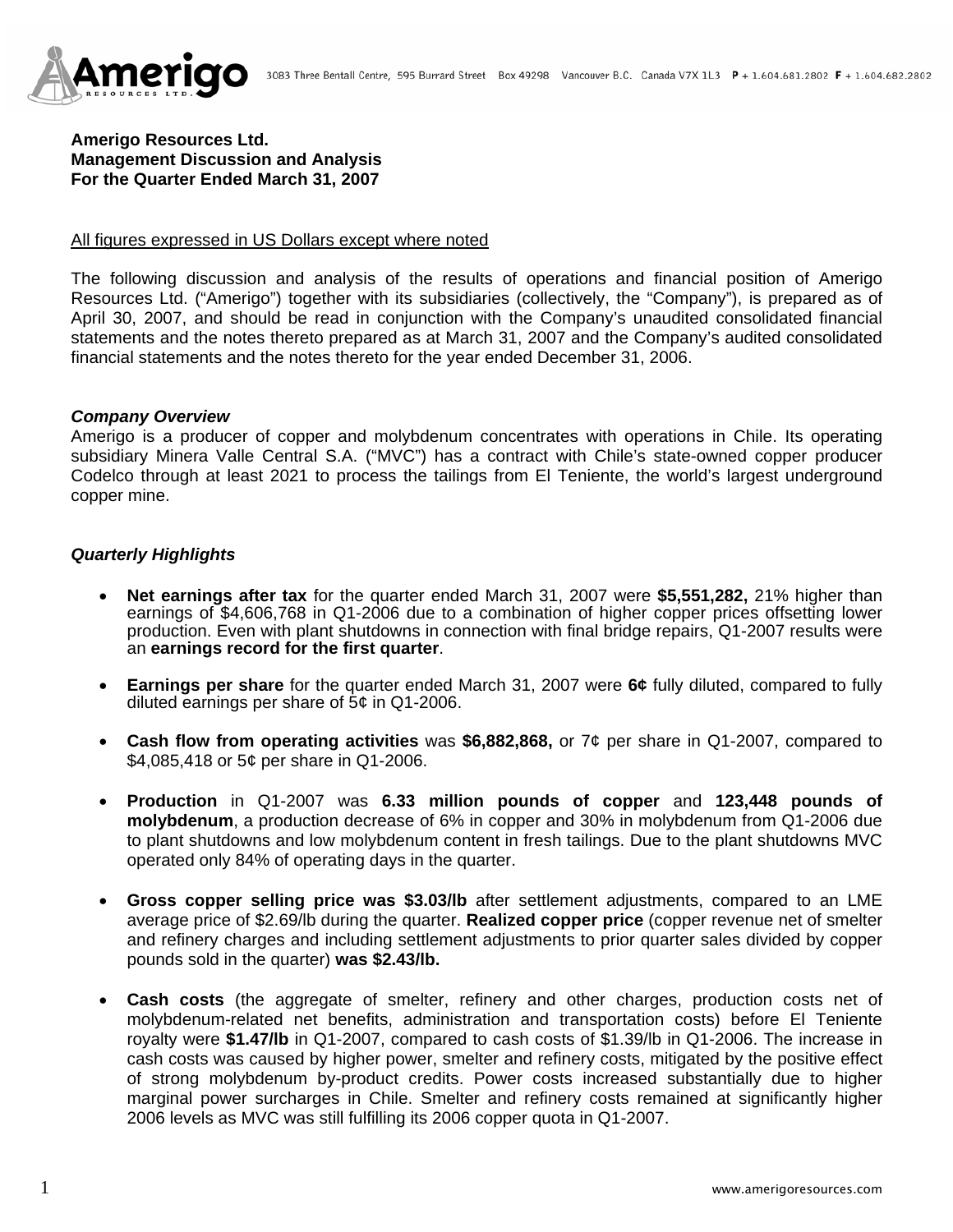- **Total costs** (the aggregate of cash costs, El Teniente royalty, MVC stock-based compensation, depreciation and accretion) for the quarter ended March 31, 2007 were **\$2.03/lb** compared to \$1.85/lb in Q1-2006. The increase in total costs was driven by higher cash costs and higher royalty payments to El Teniente due to higher copper prices.
- **Capital plant additions** in Q1-2007 were **\$1,747,003**, for final work on the industrial water recovery system, civil works and mill refurbishing. Cash payments for **capital expenditures** in the quarter were **\$5,532,826** funded from operating cash flow.
- **Cash balance** was **\$28,743,136** at March 31, 2007 after payments of \$5,532,826 for capital expenditures.
- **Dividend**  On February 28, 2007 a dividend of **\$5,286,918** or Cdn 6.5¢ per share was declared to shareholders of record as of March 27, 2007. The dividend was paid on April 4, 2007.

## *Results of Operations – Q1-2007*

#### **Revenue**

Total revenue in Q1-2007 was \$18,171,183, which includes copper revenue of \$15,572,328 and molybdenum revenue of \$2,598,855. Copper and molybdenum revenues are net of smelter, refinery and roasting charges.

Copper revenue increased from Q1-2006 due to higher copper prices, despite a 14% reduction in quarterly sales volume. In Q1-2007 the Company sold 2,909 tonnes or 6.41 million pounds of copper, down from 7.44 million pounds sold in Q1-2006 due in part to lower production.The Company's quarterly realized copper price was \$2.43/lb in Q1-2007, higher than the realized copper price of \$1.97/lb in Q1-2006. The realized copper price is calculated by dividing quarterly copper revenue (net of smelter and refinery charges and including settlement adjustments to the prior quarter's sales) by the number of pounds of copper sold in the quarter.

During Q1-2007, the Company's gross copper selling price was \$3.03/lb (Q1-2006: \$2.50/lb). Gross copper selling price is calculated by dividing copper revenue (before smelter and refinery charges and including settlement adjustments to the prior quarter's sales) by the number of pounds of copper sold in the quarter. The Company's gross copper selling price in Q1-2007 of \$3.03/lb was higher than the average LME cash copper price of \$2.69/lb, as a portion of the Company's sales in Q1-2007 were priced at November and December 2006 prices, which were higher than average LME prices in the first quarter of 2007.

Copper produced by the Company is sold under a written sales agreement with Chile's Empresa Nacional de Minería ("Enami" or the "smelter"). The agreement with Enami establishes a delivery schedule of monthly sales quotas and sets the Company's copper sale price at the average market price for the third month after delivery ("M+3"). Accordingly, provided monthly quotas are met, all copper delivered by the Company to the smelter in one quarter is sold at market prices prevailing in the following quarter. However, where production falls short of the monthly quota for a scheduled month of delivery, the quota is carried forward to a subsequent calendar month and the Company receives a sale price calculated for the originally scheduled month of delivery until the quota is met. The Company believes that this pricing arrangement is standard in the industry.

In 2006, due to production restrictions, MVC sold significantly less copper than estimated under the original 2006 concentrate supply quota with Enami. To address this isssue, MVC and Enami agreed to lower the supply quotas for September, October, November and December 2006, and to maintain smelter and refinery charges at 2006 pricing until the 2006 quota was met by MVC. This agreement reduced the Company's exposure to the decrease in copper prices in Q1-2007, as illustrated below (pricing  $= M+3$ ):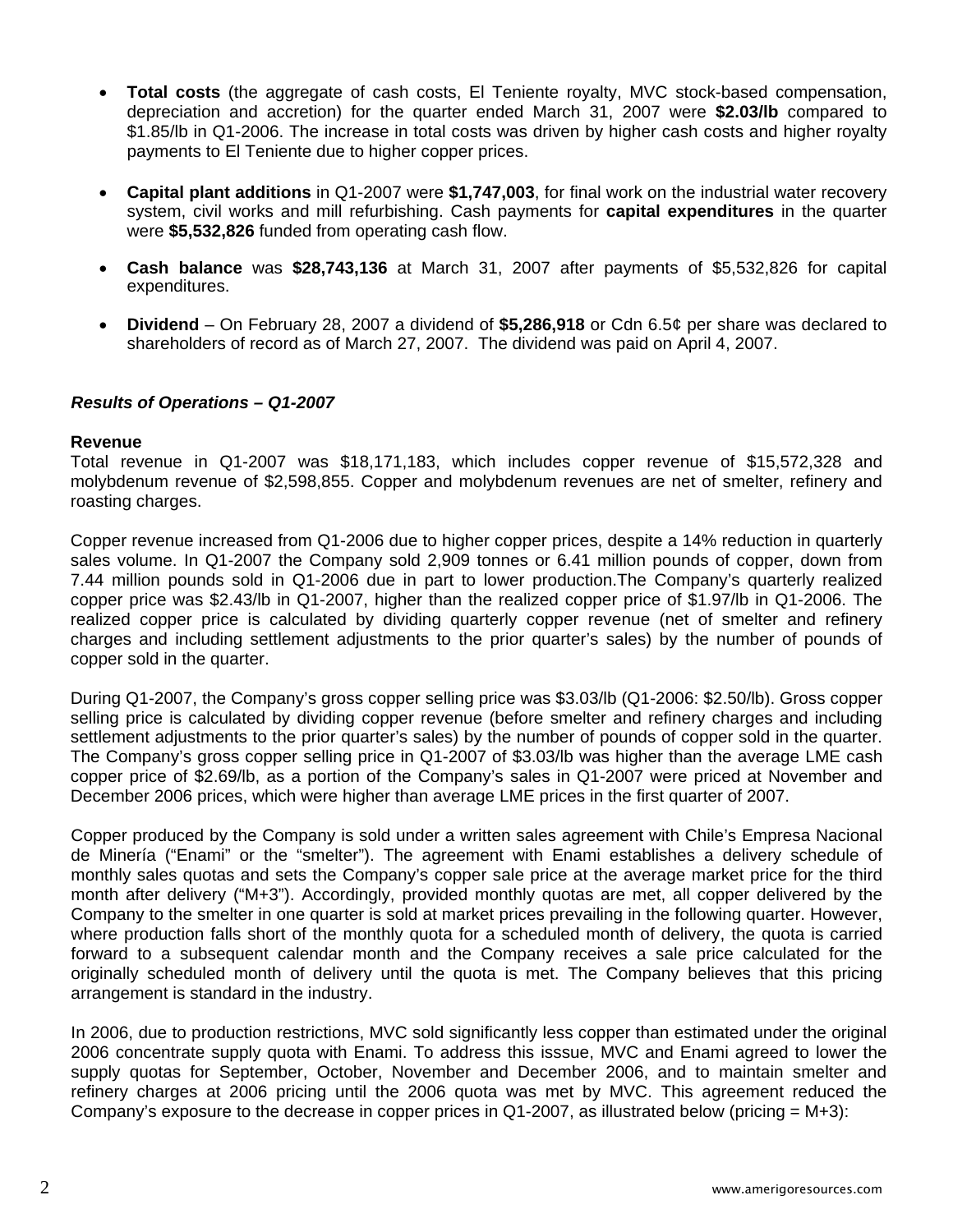- January 2007 deliveries: August and September 2006 quotas (November and December 2006 average prices).
- February 2007 deliveries: September, October and November 2006 quotas (December 2006, January and February 2007 average prices).
- March 2007 deliveries: November and December 2006 quotas (February and March 2007 average prices).

The 2006 quota was met in April 2007 and the Company has finalized negotiations with Enami to determine the quota and smelter and refinery terms for 2007.

Q1-2007 was a period of rising molybdenum prices. The March 2007 average dealer oxide molybdenum price was \$27.54/lb, compared to a price of \$24.58/lb in December 2006. Molybdenum revenue in Q1-2007 was \$2,598,855, higher than revenue of \$1,706,233 in Q1-2006 despite lower molybdenum sales, due to higher molybdenum prices and the effect of positive settlement adjustments to Q4-2006 sales. In Q1-2007 the Company sold 104,553 pounds of molybdenum at a gross moly selling price of \$30.31/lb, compared to 127,719 pounds sold in Q1-2006 at a gross selling price of \$16.29/lb. Gross molybdenum selling prices are calculated by dividing moly revenue (before roasting charges and including settlement adjustments to the prior quarter's sales) by the number of pounds of moly sold in the quarter. In Q1-2007 the Company recorded \$424,184 of positive settlement adjustments in molybdenum revenue, compared to negative settlement adjustments of \$599,488 recorded in molybdenum revenue in Q1-2006.

Molybdenum produced by the Company is sold under a sales agreement with Chile's Molibdenos y Metales S.A. ("Molymet"), which provides that the sale price is the average market price for the first ("M+1"), second ("M+2") or third ("M+3") month after delivery, with each delivery period nominated at the election of Molymet. In Q1-2007 the sale price nominated by Molymet was M+3.

Revenue from the sale of the Company's copper and molybdenum concentrates is recorded net of smelter, refinery and roaster charges when persuasive evidence of a sales arrangement exists, delivery has occurred, the rights and obligations of ownership have passed to the customer and the sale price is determinable.

Sales are recognized into revenue using forward copper prices for the expected date of final settlement and spot prices for molybdenum, and adjustments to revenue are made at the end of each month to reflect changes in market prices until the sale price is settled under the terms of the agreement. This practice increases the sensitivity of the Company's reported revenue to increases and decreases in copper and molybdenum prices. In a period of rising prices, not only will the Company record higher revenue for deliveries in the period, but it will also record favourable adjustments to revenue for copper and molybdenum delivered in the prior period. Similarly, in a period of declining prices, the Company will be required to record lower revenues for current deliveries and negative adjustments to revenue for the prior period's deliveries.

The Company has a tolling agreement with Codelco's Chuquicamata division to process certain of Chuquicamata's molybdenum-copper bulk concentrates at MVC's plant. In Q1-2007 no Chuquicamata concentrates were processed by the Company, in contrast to 858 tonnes processed in Q1-2006, which resulted in tolling revenue of \$685,002. Tolling revenue is recognized when the processing is completed, the amounts to be received are known and collection is reasonably assured.

### **Production**

In Q1-2007, the Company produced 2,869 tonnes or 6.33 million pounds of copper and 123,448 pounds of molybdenum. Results are in line with the Company's production budget. In Q1-2007 there were 14 plant shutdown days at MVC, both for the annual maintenance program and in connection with final bridge repairs. As of the date of this report, production restrictions at Colihues remain in place.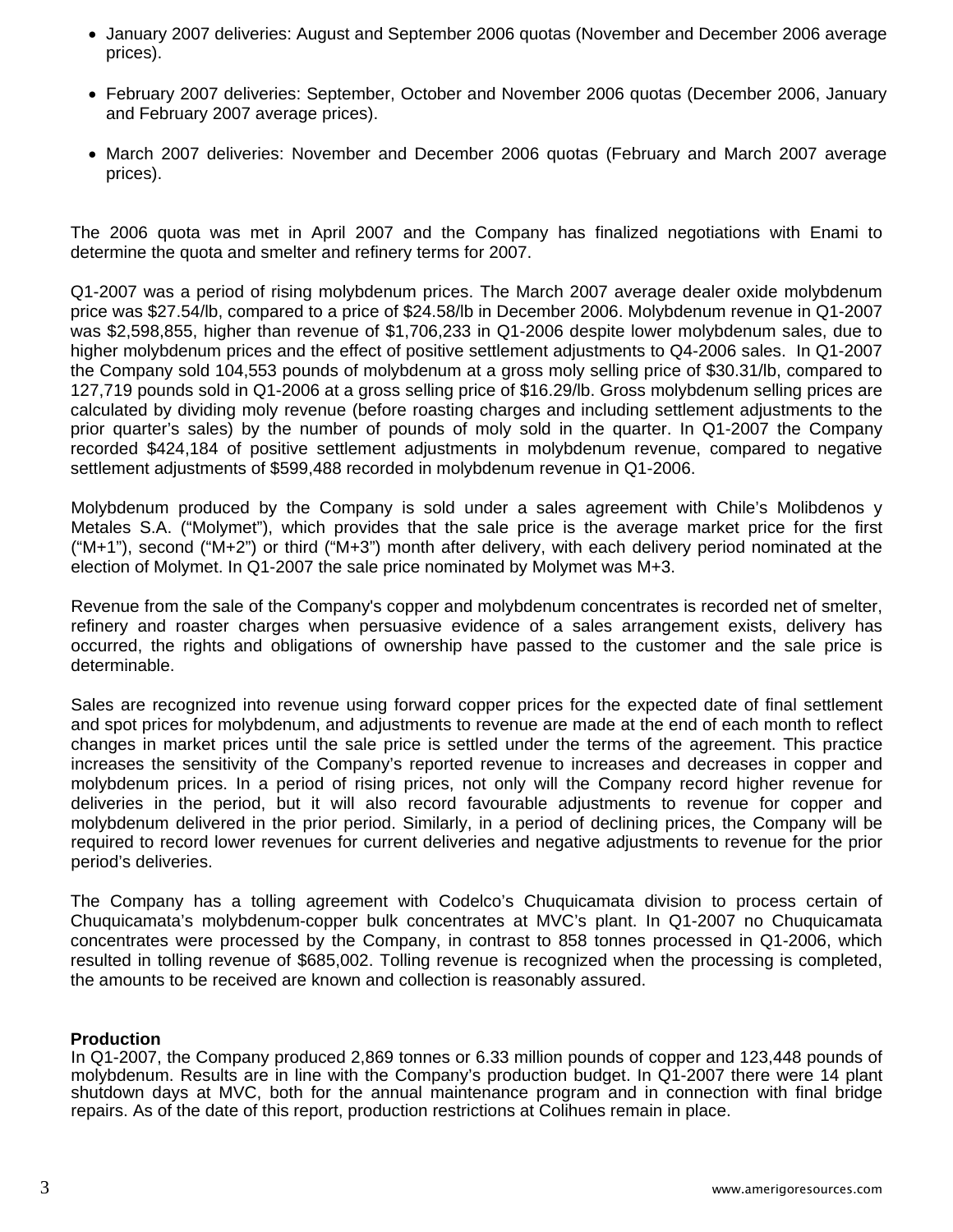In Q1-2006, copper production was 3,061 tonnes or 6.75 million pounds of copper and 176,967 pounds of molybdenum. There were approximately 10.4 plant shutdown days in Q1-2006. Q1-2007 production shows reductions of 6% for copper and 30% for moly compared to Q1-2006.

Copper production was affected by the higher number of plant shutdown days in the quarter. The volume of fresh tailings received by MVC was lower than expected, mitigated by higher than anticipated copper grade in tailings.

Molybdenum production was affected by lower feed material due in part to the plant shutdowns and also by lower molybdenum grades in fresh tailings in the quarter. Molybdenum grade has improved as of April 2007.

The Company remains committed to attain its goals of annualized production rates of 60 million pounds of copper and 1 million pounds of molybdenum by the end of 2007, subject to approval to recommence operations at Colihues.

## **Cash Cost and Total Cost**

Cash costs and total costs are non-GAAP measures prepared on a basis consistent with the industry standard Brook Hunt definitions. Cash costs are the aggregate of copper and molybdenum production costs, smelter and refinery charges, administration and transportation costs, minus molybdenum byproduct credits. Total costs are the aggregate of cash costs, El Teniente royalty, depreciation, amortization and asset retirement accretion costs.

The Company's cash costs from Q1-2006 to Q1-2007 (\$/lb of copper produced) were as follows:

|                      | Q1-2007 | Q4-2006 | Q3-2006 | Q2-2006 | Q1-2006 |
|----------------------|---------|---------|---------|---------|---------|
| Cu and Mo production | 1.19    | 1.14    | 1.24    | 1.24    | 1.07    |
| By-product credits   | (0.41)  | (0.40)  | (0.98)  | (0.99)  | (0.35)  |
| Smelter & refinery   | 0.61    | 0.59    | 0.67    | 0.57    | 0.59    |
| Administration       | 0.05    | 0.07    | 0.07    | 0.05    | 0.05    |
| Transportation       | 0.03    | 0.03    | 0.03    | 0.03    | 0.03    |
| <b>Cash Cost</b>     | \$1.47  | \$1.43  | \$1.03  | \$0.90  | \$1.39  |

Cash cost is driven mainly by production costs, moly by-product credits and smelter/refinery costs. Cash cost is expressed as a unit cost and therefore all things being equal will increase as production decreases.

Comparing Q1-2007 with Q1-2006, cash cost increased by \$0.08/lb. Variances are in production costs (cost increase of \$0.12/lb due mainly to a \$0.31/lb increase in power cost, mitigated by lower maintenance, moly and other copper production costs), moly by-product credits (cost decrease of \$0.06/lb due to the positive effect of moly settlement adjustments in Q1-2007) and smelter and refinery costs (cost increase of \$0.02/lb due to higher copper prices).

Power costs are higher than expected due to significant increases in marginal power surcharges in Chile. The kWh cost in Q1-2007 was \$0.1040 (inclusive of marginal charges), compared to kWh cost of \$0.0588 in Q1-2006. Power costs are expected to remain high through 2007 due to the continuing impact of reduced gas supply from Argentina to Chile, which has forced Chile to adopt diesel-based power production, heavily increasing the country's energy production costs.

In Q1-2007 smelter and refinery costs remained at significantly higher 2006 levels, as MVC was still fulfilling its 2006 copper quota with Enami.

Molybdenum by-product credits are volatile in nature as they are impacted by settlement adjustments to prior quarter's moly sales. In periods of rising moly prices, there will be positive settlement adjustments resulting in higher molybdenum by-product credits, while the opposite will occur in periods of declining moly prices. Smelter and refinery costs will decrease as copper prices decline due to the price participation formula.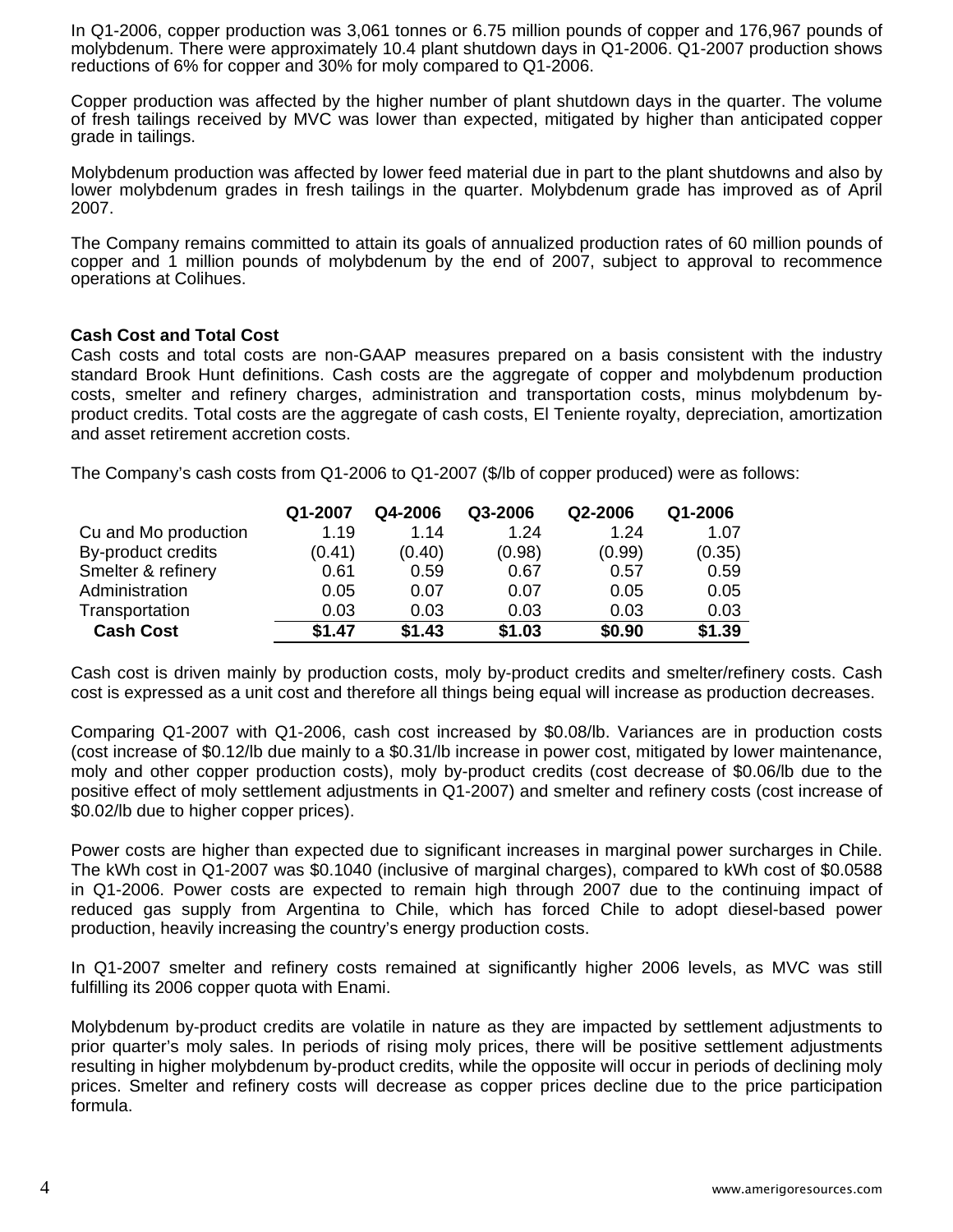The Company's total costs from Q1-2006 to Q1-2007 (\$/lb of copper produced) were as follows:

|                           | Q1-2007 | Q4-2006 | Q3-2006 | Q2-2006 | Q1-2006 |
|---------------------------|---------|---------|---------|---------|---------|
| Cash cost                 | 1.47    | 1.43    | 1.03    | 0.90    | 1.39    |
| El Teniente royalty       | 0.46    | 0.52    | 0.69    | 0.53    | 0.39    |
| Amortization/depreciation | 0.09    | 0.05    | 0.11    | 0.07    | 0.06    |
| Stock-based compensation  | 0.01    | 0.01    | 0.01    | 0.01    | 0.01    |
| <b>Total Cost</b>         | \$2.03  | \$2.01  | \$1.84  | \$1.51  | \$1.85  |

Comparing Q1-2007 with Q1-2006, total cost increased by \$0.18/lb. In addition to the \$0.08 increase in cash cost, El Teniente royalty increased by \$0.07/lb (due to higher copper and moly prices) and amortization increased by \$0.03/lb due to the higher asset base at MVC.

The El Teniente royalty is based mainly on copper price; the royalty for fresh tailings declines to zero at a copper price of \$0.80/lb or less, making MVC a copper producer whose costs decrease as copper prices decline.

# **Operating Costs and Expenses**

Production costs include copper and molybdenum production costs, maintenance costs and when applicable, Chuquicamata tolling costs. In Q1-2007, production costs were \$7,538,240 compared to production costs of \$7,246,857 in Q1-2006, an increase of \$291,383 despite lower production.

Power costs increased \$1,838,533 in Q1-2007 with respect to Q1-2006. The significant increase in power costs was mitigated by lower maintenance and moly production costs and by the absence of tolling costs in the quarter.

In Q1-2007 the El Teniente royalty was \$2,891,838 compared to \$2,607,462 in Q1-2006. The royalty increases or decreases as a function of copper and molybdenum prices and sales. The royalty increased due to higher copper and molybdenum prices, despite lower sales volume for both copper and molybdenum.

Administration expenses were \$292,721 in Q1-2007, compared to \$333,659 in Q1-2006 due to lower salaries and office expenses at MVC. Amortization cost increased to \$575,734 in Q1-2007 from \$397,210 in Q1-2006 due to a higher asset base at MVC. Transportation costs of \$191,898 in Q1-2007 are slightly lower than \$205,039 in Q1-2006 due to lower sales volume. Stock-based compensation for options granted to MVC employees was \$54,695 in Q1-2007 and \$53,376 in Q1-2006.

Costs not related to MVC's production operations are identified as "Other Expenses" and were \$849,250 in Q1-2007 and \$798,961 in Q1-2006. The most significant expenses in the quarter were stock-based compensation of \$295,296 (Q1-2006: \$150,222); salaries, management and professional fees of \$244,095 (Q1-2006: \$381,370) and office and general expenses of \$223,223 (Q1-2006: \$120,504). Stock-based compensation expense increased due to a higher number of options granted in 2007, salaries, management and professional fees decreased due to the timing of accrual of senior management bonuses and office and general expenses increased from higher travel expenses and municipal licenses paid in Chile.

Non-operating items in Q1-2007 included a quarterly gain on fair value adjustments to financial instruments of \$441,915, as required by new accounting standards; interest income of \$275,129 (Q1-2006: \$107,092); a foreign exchange gain of \$230,597 (Q1-2006:loss of \$42,107); other income of \$38,622 (Q1-2006: \$10,785) and an investment loss of \$161,901 for Amerigo's proportional share of the loss recorded in Nikos Explorations Ltd., an investment over which Amerigo has significant influence and which is therefore accounted for under the equity method. The gain on fair value adjustments to financial instruments is a volatile item that will be affected by changes as of each period end in the market value of shares of a publicly traded company held by Amerigo. The increase in interest income is the result of the higher average cash balances held by the Company in Q1-2007. Foreign exchange gains or losses result from variations of the Chilean Peso or the Canadian Dollar with respect to the US Dollar.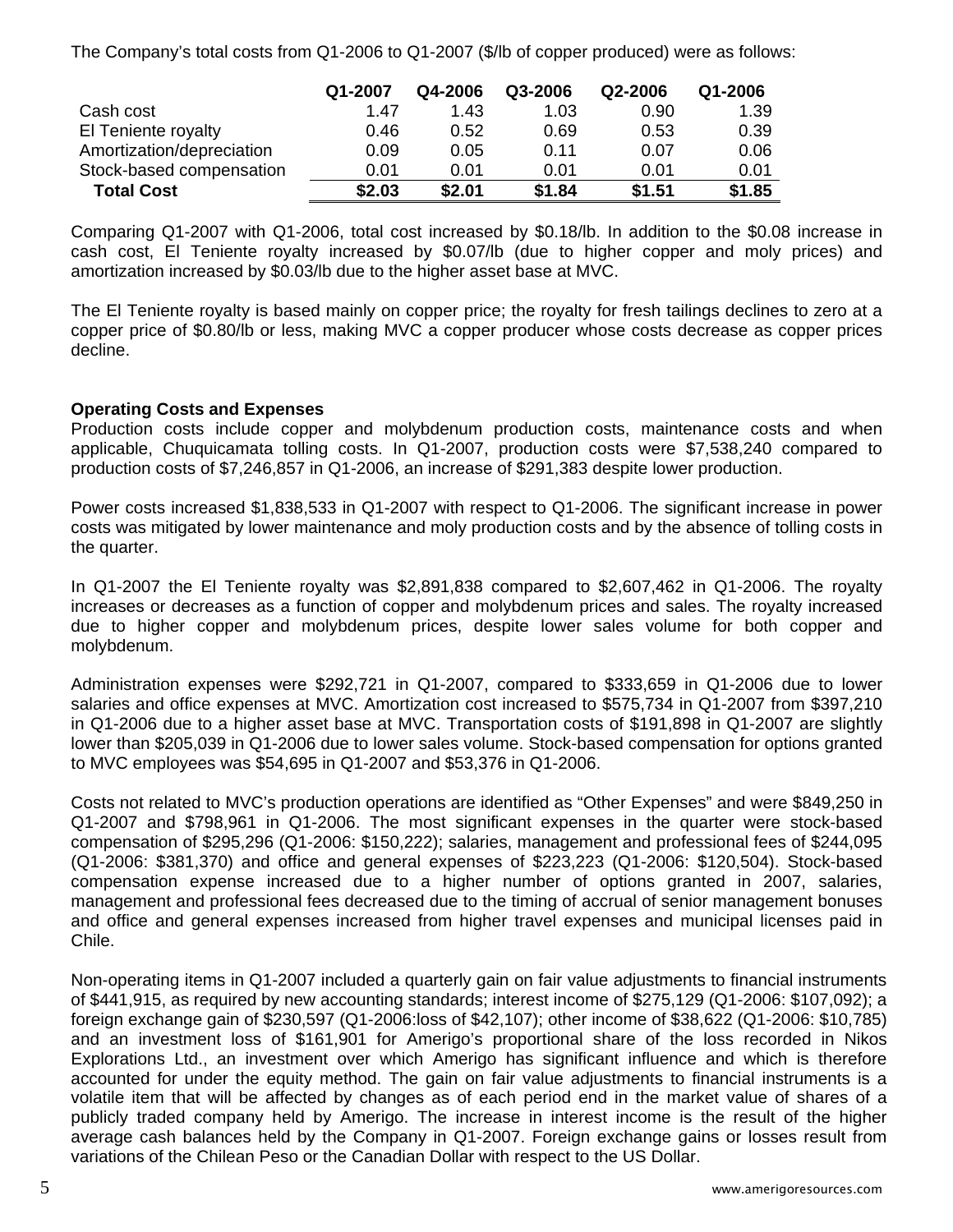The Company recorded income tax expense net of recoveries of \$895,255 in Q1-2007, from income tax on MVC earnings. In Q1-2006, income tax expense was lower at \$699,514 due to lower earnings.

## **Operating Cash Flows**

In Q1-2007, the Company's activities generated operating cash flow of \$6,882,868 (or  $7¢$  per share, a non-GAAP measure), which includes the effect of changes in non-cash working capital items, compared to operating cash flow of \$4,085,418 or 5¢ per share in Q1-2006.

## *Summary of Quarterly Results*

|                            | <b>Qtr. ended March</b><br>31, 2007 | Qtr. ended Dec,<br>31, 2006 | Qtr. ended Sept.<br>30, 2006 | Qtr. ended June<br>30, 2006 |
|----------------------------|-------------------------------------|-----------------------------|------------------------------|-----------------------------|
| Total revenue              | \$18,171,183                        | \$19,944,732                | \$19,739,861                 | \$27,482,949                |
| Net income                 | 5,551,282                           | 13,981,236                  | 8,251,071                    | 12,444,608                  |
| Earnings per share         | 0.0593                              | 0.1490                      | 0.0877                       | 0.1322                      |
| <b>Diluted</b><br>earnings |                                     |                             |                              |                             |
| per share                  | 0.0583                              | 0.1475                      | 0.0868                       | 0.1285                      |

|                            | <b>Qtr. ended March</b><br>31, 2006 | Qtr. ended Dec.<br>31, 2005 | Qtr. ended Sept.<br>30, 2005 | Qtr. ended June<br>30, 2005 |
|----------------------------|-------------------------------------|-----------------------------|------------------------------|-----------------------------|
| Total revenue              | \$17,037,743                        | \$19,459,021                | \$17,702,172                 | \$12,768,609                |
| Net income                 | 4,606,768                           | 5,208,566                   | 6,503,415                    | 4,635,764                   |
| Earnings per share         | 0.0524                              | 0.0604                      | 0.0757                       | 0.0607                      |
| earnings<br><b>Diluted</b> |                                     |                             |                              |                             |
| per share                  | 0.0515                              | 0.0588                      | 0.0735                       | 0.0525                      |

# *Liquidity and Capital Resources*

Amerigo's cash and cash equivalents on March 31, 2007 were \$28,743,136 compared to \$26,574,059 on December 31, 2006. The Company's working capital at March 31, 2007 was \$26,790,250 compared to \$25,047,681 on December 31, 2006. The Company continues to be able to generate sufficient cash resources in the short and long-term to maintain existing operations and to evaluate and pursue further investment opportunities.

During the quarter ended March 31, 2007, 1,047,000 stock options at a weighted average exercise price of Cdn\$1.50 per share were exercised by employees, officers or directors of the Company, for aggregate proceeds of \$1,361,210, of which \$940,582 were deposits in transit processed subsequent to March 31, 2007.

In Q1-2007, a total of 1,760,000 share purchase options were granted at an exercise price of \$2.23 per share. Stock-based compensation is recognized as options vest. The options granted in Q1-2007 vest in four equal installments, on March 31, June 30, September 30 and December 31, 2007. For the options vested on March 31, Amerigo recorded in aggregate a stock-based compensation expense of \$320,875, of which \$54,695 was charged to Costs as the options were granted to MVC employees and \$266,180 was charged to Other Income and Expenses. Amerigo also recorded stock-based compensation expense of \$29,116 charged to Other Expenses in connection with 200,000 options granted in 2006 with a vesting schedule that goes into 2007. In the quarter ended March 31, 2007, 130,000 options at a weighted average price of Cdn\$2.16 expired unexercised.

As of March 31, 2007, Amerigo had 3,485,000 outstanding share purchase options (with exercise prices ranging from Cdn\$1.60 to Cdn\$2.71).

Amerigo has in place a normal course issuer bid through the facilities of the Toronto Stock Exchange ("TSX"), whereby Amerigo is entitled to purchase for cancellation up to 2,612,815 of its common shares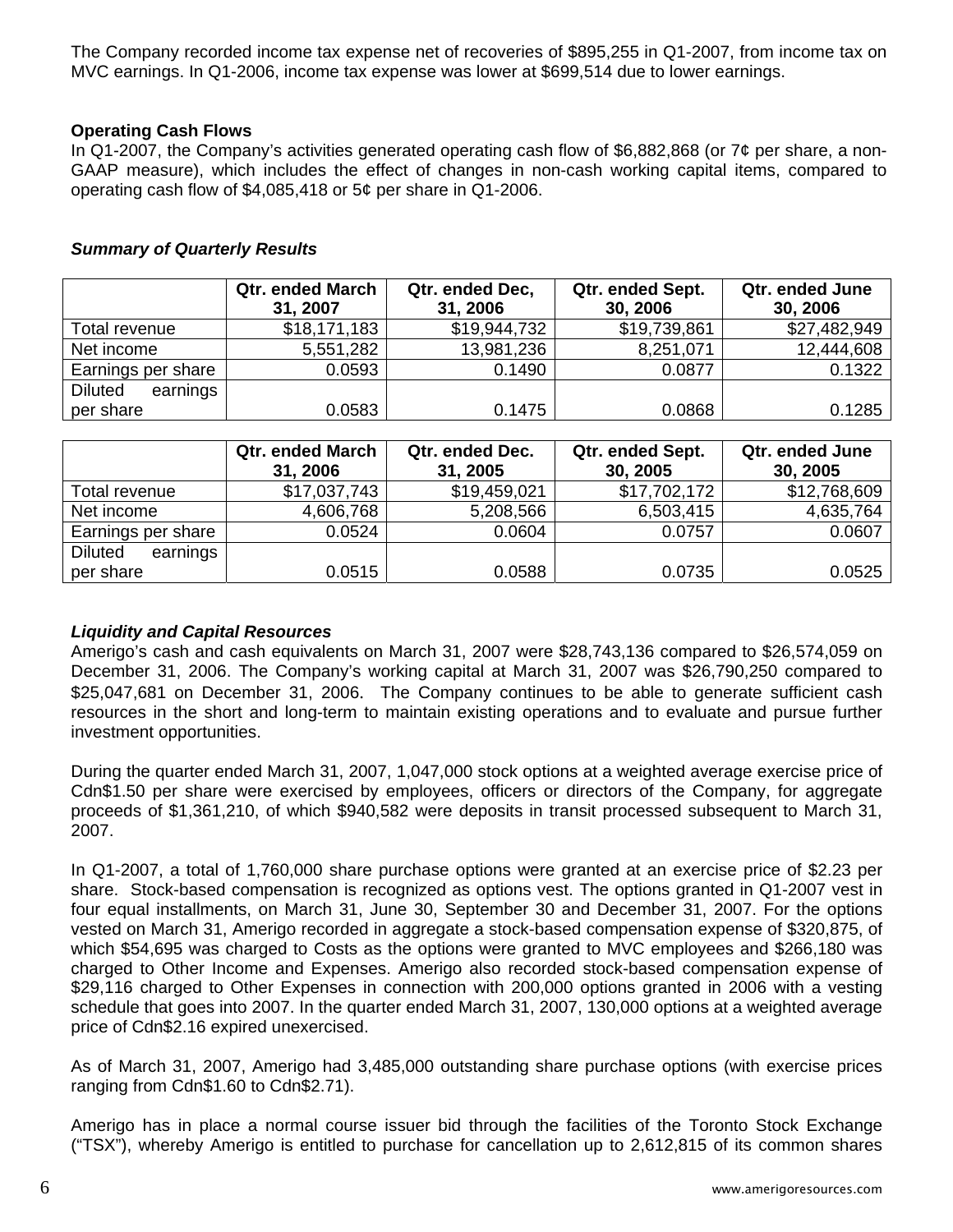during the one-year period ending on November 13, 2007. There were no Amerigo shares purchased and cancelled under the normal course issuer bid in the quarter ended March 31, 2007.

The Company's gross copper sales are dependent on sales volumes and market prices for copper. Average LME cash copper prices in 2007 have been the following:

| January  | \$2.5717 |
|----------|----------|
| February | 2.5748   |
| March    | 2.9268   |

The Company's long-term liabilities (Other Payables, Asset Retirement Obligations, Future Income Tax Liabilities and Minority Interest) at March 31, 2007 were \$7,599,687 compared to \$7,204,755 on December 31, 2006.

On February 24, 2007 Amerigo declared a semi-annual dividend of Cdn\$0.065 per share payable on April 4, 2007 to shareholders of record as of March 27, 2007, for a total of \$5,286,918.

### **Investing Activities**

Capital plant additions in Q1-2007 were \$1,747,003. The three major capital items were final commissioning work on the industrial water recovery system, civil works for new maintenance, laboratory and service installations at MVC and work in progress for mill refurbishing. In the same period, the Company made cash payments of \$5,532,826 for capital expenditures, funded from operating cash flow.

# *Transactions with Related Parties*

a) Minority Interest

A detailed description of Minority Interest is provided in the Company's Unaudited Consolidated Financial Statements for the three months ended March 31, 2007.

During the quarter ended March 31, 2007, royalty dividends totalling \$114,948 were paid or accrued to the Amerigo International Class A shareholders on the basis described above (Q1-2006: \$127,580). Royalty dividends are shown as Minority Interest in the Consolidated Statement of Operations. At March 31, 2007, \$30,126 of this amount remained outstanding.

b) Directors' fees and remuneration to officers

During the quarter ended March 31, 2007 the Company paid or accrued \$169,943 in fees to companies associated with certain directors and officers of Amerigo (Q1-2006: \$295,611). Included in these fees are bonuses of \$43,902 to senior management (Q1-2006: \$210,804). In the same period, Amerigo paid or accrued \$20,363 in directors' fees to independent directors (Q1-2006: \$37,403). Directors' fees and remuneration to officers are categorized as Salaries, Management and Professional Fees in Amerigo's consolidated financial statements. At March 31, 2007, an aggregate amount of \$46,882 was due to directors and officers for management fees, directors fees and for reimbursement of expenses in the ordinary course of business and there was an aggregate amount of \$940,582 in deposits in transit from officers and a director in connection with the exercise of stock options during the quarter, processed subsequent to quarter end.

c) At March 31, 2007 one of Amerigo's officers acted as an officer and another as a director of Nikos.

# *Critical Accounting Estimates*

There were no changes to the Company's critical accounting estimates during the three months ended March 31, 2007.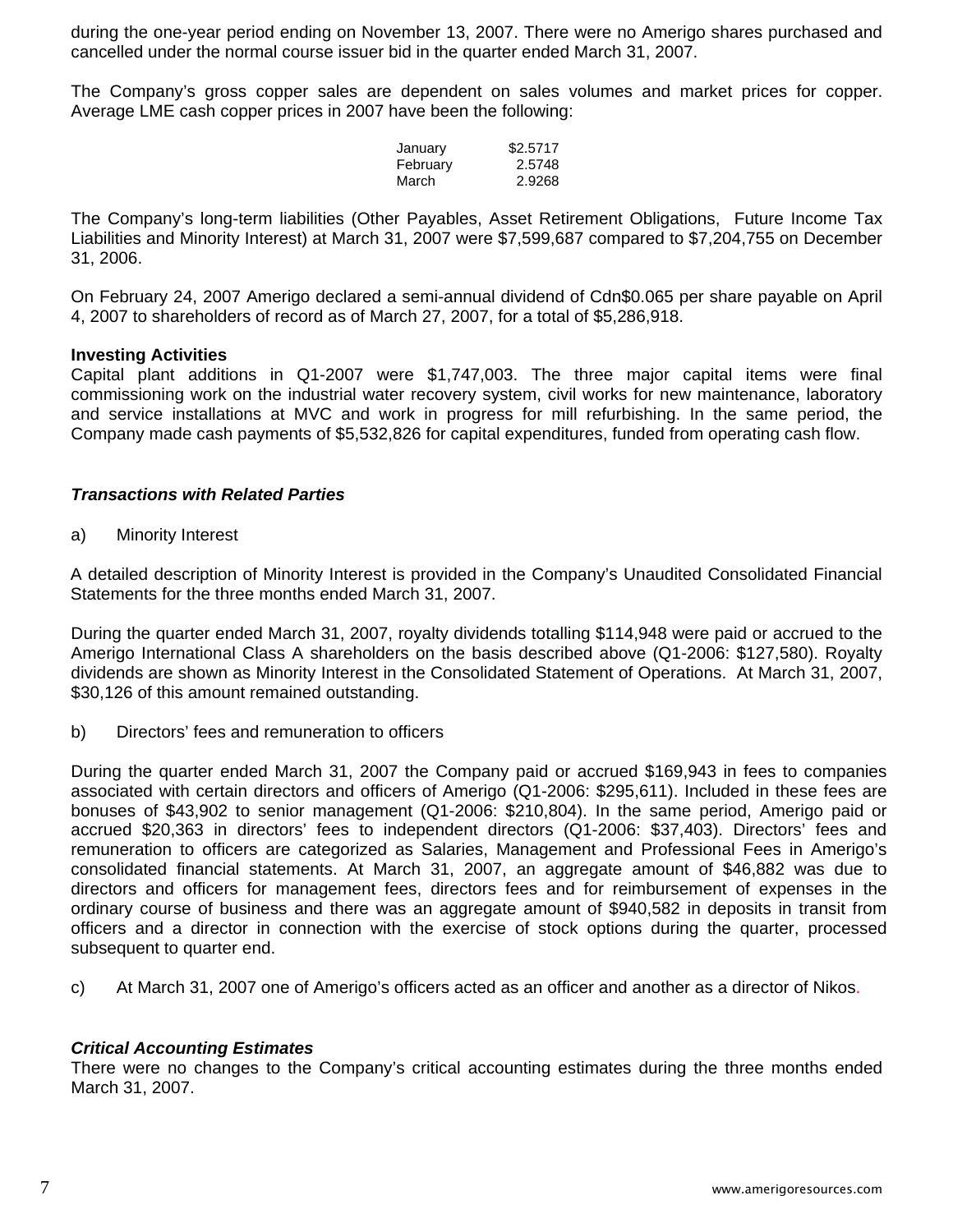# *Changes in Accounting Policies, Including Initial Adoption*

# **Accounting Changes**

Effective January 1, 2007, the Company adopted the revised CICA Section 1506 "Accounting Changes", which requires that (a) a voluntary change in accounting principles can be made if, and only if, the changes result in more reliable and relevant information, (b) changes in accounting policies are accompanied with disclosures of prior period amounts and justification for the change, and (c) for changes in estimates, the nature and amount of the change should be disclosed. The Company has not made any voluntary change in accounting principles since the adoption of the revised standard.

### **Financial Instruments**

Effective January 1, 2007, the Company adopted the new accounting standards and related amendments to other standards on financial instruments issued by the CICA. Prior periods have not been restated.

*Financial Instruments – Recognition and Measurement (Section 3855*): The standard prescribes when a financial asset, financial liability and non-financial derivative is to be recognized on the Balance Sheet and whether fair value or cost-based measures should be used to measure the recorded amounts. It also specifies how financial instruments gains or losses should be presented. Effective January 1, 2007, the Company's marketable securities have been classified as "held for trading" and are recorded at fair value on the Balance Sheet. Fair value is determined directly by reference to published price quotations in the active market where the securities are traded. Changes in the fair value of these instruments are reflected in income and included in shareholders' equity on the Balance Sheet. The Company has also determined that it has no derivatives, including embedded derivatives.

*Hedges (Section 3865):* The standard is applicable when a company chooses to designate a hedging relationship for accounting purposes. It builds on the existing Accounting Guideline 13 (acG-13) "Hedging Relationships" and Section 1650 "Foreign Currency Translation", by specifying how hedge accounting is applied and what disclosures are necessary when it is applied. At March 31, 2007, the Company had no hedging relationships.

*Comprehensive Income (Section 1530):* The standard requires the presentation of comprehensive income and its components. Comprehensive income includes both net earnings and other comprehensive income. Other comprehensive income includes holding gains and losses on available for sale investments, gains and losses on certain derivative instruments and foreign currency gains and losses related to selfsustaining operations, all of which are not included in the calculation of net earnings until realized. Comprehensive income is being disclosed as a component in the Company's Statement of Shareholders' Equity.

The effect on the Company's Balance Sheet of adopting these standards as at January 1, 2007 was an increase in the balances of marketable securities and retained earnings of \$365,858.

### *Other MD&A Requirements*

As of April 30, 2007, Amerigo has outstanding 94,532,744 common shares and 2,085,000 exercisable options (at prices ranging from Cdn\$1.60 to Cdn\$2.71).

Additional information, including the company's most recent Annual Information Form, is available on SEDAR at [www.sedar.com](http://www.sedar.com/)